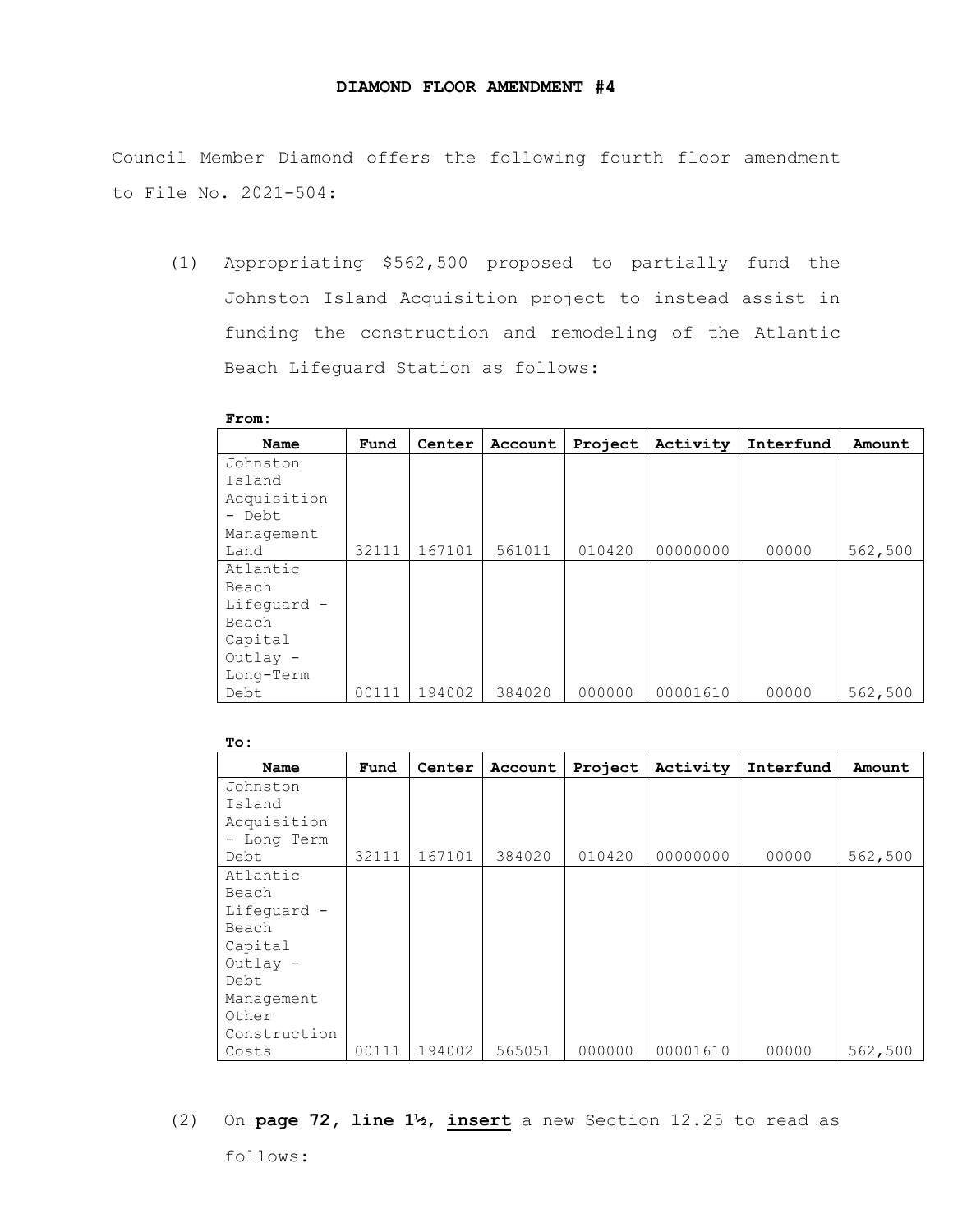"**Section 12.25 City of Atlantic Beach (\$562,500), authorizing direct contracting for construction and remodel of Atlantic Beach Lifeguard Station.**

- **1. Approval and authorization to execute.** The Mayor is hereby authorized to negotiate, execute and deliver, on behalf of the City, a contract for construction and remodel of the Atlantic Beach Lifeguard Station with the City of Atlantic Beach ("Atlantic Beach"), to provide funding for the construction and remodel of the Atlantic Beach Lifeguard Station located at 1 Ahern Street in Atlantic Beach, in a not to exceed amount of \$562,500.00, for the 2021-2022 fiscal year for the improvements more fully described in **Exhibit 24** attached hereto. The Office of General Counsel is authorized to prepare a contract between the City and Atlantic Beach subject to the provisions of Section 110.112 (Advance of City funds; prohibition against), *Ordinance Code*. The contract shall include the following provisions: 1. Atlantic Beach will use its Procurement/Purchasing Code to procure goods and services for the construction project and will only expend funds provided by the City of Jacksonville subject to the provisions of its Procurement/Purchasing Code; 2. The Agreement shall not increase the financial liability of the City of Jacksonville beyond the funds appropriated herein to Atlantic Beach; 3. Payment of City of Jacksonville funds will be on a reimbursement basis; and 4. If year-end financial audit shows less than total City funding is spent, difference is to be returned to the City of Jacksonville.
	- $2 -$